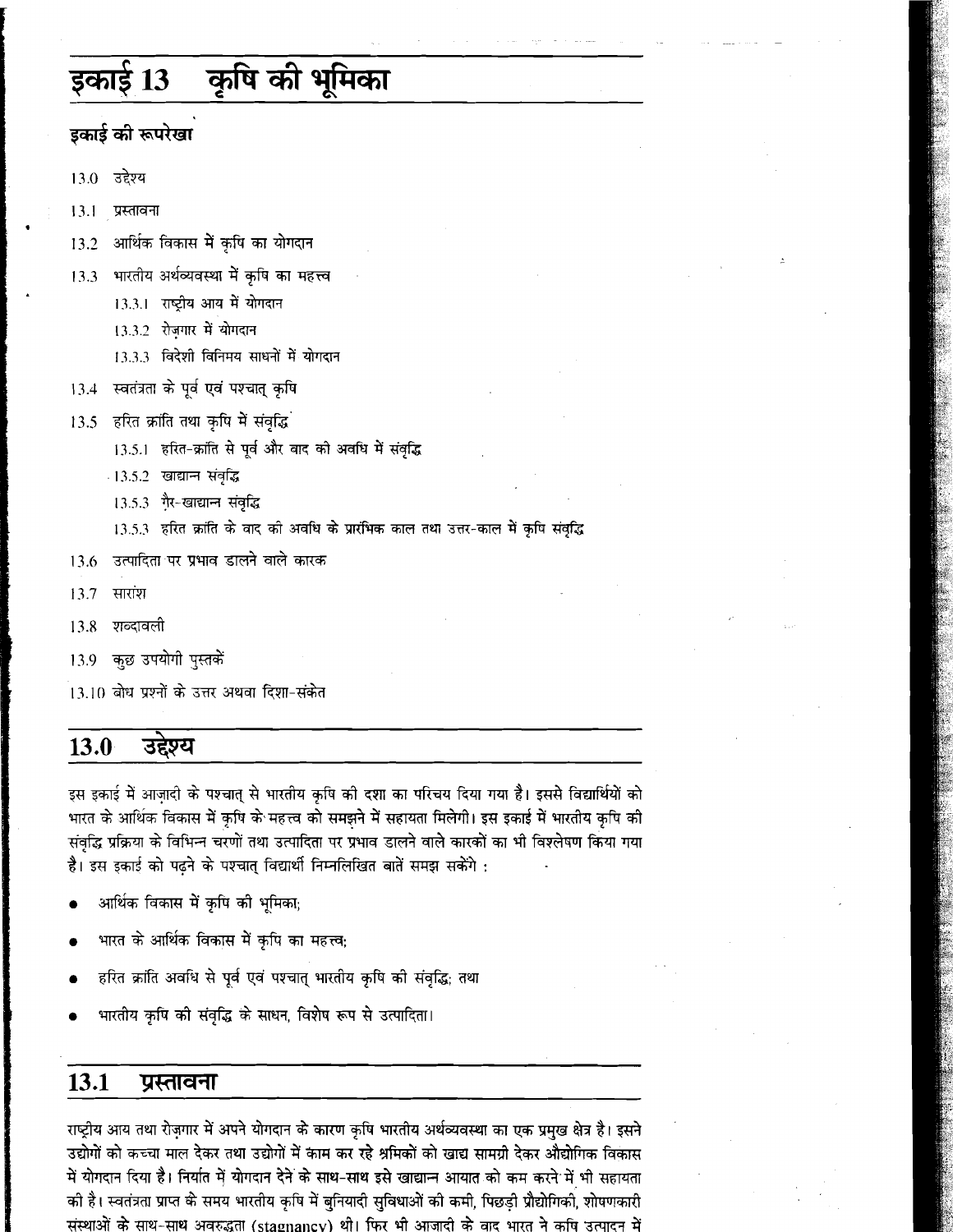भारत में कृषि

कई विशेष उपलब्धियाँ प्राप्त कों। प्रथम, उत्पादन और उपज के रूप में आजादी से पश्चात् की कृषि विकास दर आज़ादी से पूर्व को दर से काफी आगे थी। दूसरे, आज़ादी के बाद के कृषि विकास को दो चरणों– हरित क्रांति से पूर्व और पश्चात्- में बाँटा जा सकता है। हरित क्रांति के बाद को अवधि में कुछ फसलों में नई प्रौद्योगिकी अपनाई गई थी। इस अवधि को भी दो भागों में बाँटा जा सकता है : (1) 1967-68 से लेकर 1980-81 तक हरित क्रांति का प्रारंभिक काल: (2) 1980-81 से लेकर 1994-95 तक हरित क्रांति का उत्तरकाल।

#### आर्थिक विकास में कृषि का योगदान 13.2

क़्ज़नेट के अनुसार देश के विकास में कृषि क्षेत्र का योगदान चार प्रकार का होता है :

पहला, उत्पाद योगदान : इसमें यह गैर-कृषि क्षेत्रों की भोजन आवश्यकताएँ पूरी कर, उत्पादों के बनाने के लिए कच्चा माल (जैसे कपड़ा उद्योग को) देकर उनके विस्तार में सहायता करता है।

दूसरा, बाज़ार योगदान : इसमें कृषि-क्षेत्र घरेल् उद्योगों के उत्पादों, उपभोक्ता उत्पाद तथा उत्पादक, दोनों के लिए माँग पैदा करता है।

तीसरा, उत्पादन साधन योगदान : इसमें कृषि क्षेत्र गैर-कृषि क्षेत्रों को पुँजी तथा निवेश प्रदान करता है। साथ-साथ कृषि क्षेत्र में पड़ा अतिरिक्त श्रम गै्र-कृषि क्षेत्रों में उपलब्ध करवाता है।

चौथा, विदेशी विनिमय योगदान : कृषि पदार्थों के निर्यात से विदेशी विनिमय प्राप्त होता है। विदेशों से आयात किए जाने वाले उत्पादों को देश में ही उगाकर विदेशी मद्रा को वचत को जा सकती है।

### भारतीय अर्थव्यवस्था में कृषि का महत्त्व 13.3

कृषि भारतीय अर्थव्यवस्था का सबसे बड़ा क्षेत्र है। इससे जनसंख्या के वहत बड़े भाग को भोजन, कच्चा माल तथा रोज़गार मिलता है। प्रमुख क्षेत्र होने के कारण कृषि उत्पादन का कुल उत्पादन पर बहुत प्रभाव पड़ता है। समय के साथ-साथ कृषि क्षेत्र ने अपने लिए पूँजी जुटायी है और साथ-साथ अतिरिक्त पूँजी देश के आर्थिक विकास के लिए भी उपलब्ध करवाई है। कृषि पदार्थों के निर्यात ने बहुमूल्य विदेशी मुद्रा कमायी है जिससे उद्योगों तथा बुनियादी सुविधाओं के विकास के लिए पूँजीगत वस्तुओं का आयात संभव हो सका है। भारत में कृषि को भूमिका भारतीय अर्थव्यवस्था में इसके प्रमुख स्थान के कारण ही है। देश को जनसंख्या का तीन-चौथाई भाग गाँवों में रहता है। 1991 की जनगणना के अनुसार श्रमशक्ति का 64.8 प्रतिशत भाग अपनी जीविका के लिए कृषि पर निर्भर है।

## 13.3.1 राष्ट्रीय आय में योगदान

कृषि-क्षेत्र के राष्ट्रीय आय, विदेशी विनिमय तथा रोजगार में योगदान से देश को अर्थव्यवस्था में इस क्षेत्र का महत्त्व पता चलता है।

स्वतंत्रता-प्राप्ति के पश्चात् से सरकारी स्तर पर राष्ट्रीय आय के वार्षिक आँकड़े मिलने प्रारंभ हो गए थे। स्वतंत्रता-पूर्व के आँकड़ों से पता चलता है कि कृषि-उत्पादन का देश के कुल उत्पादन में अनुपात में परिवर्तन आया है। 1925-29 तथा 1931-32 में यह अनुपात क्रमश: 57 प्रतिशत 53 प्रतिशत था। लेकिन स्वतंत्रता-प्राप्ति के पश्चात् वर्ष 1950-51 में कृषि का शुद्ध घरेलू उत्पादन में अनुपात 50.2 प्रतिशत था (तालिका-1)। 1970-71 तक यह घटकर 41.5 प्रतिशत रह गया था। 1980-81 तक यह अनुपात फिर घटा और 36.3 प्रतिशत हो गया। 1990-91 तक यह और घटकर 30.4 प्रतिशत रह गया। 1990-91 तथा 1994-95 के बीच यह केवल 1.2 प्रतिशत ही घटा (29.2 प्रतिशत)। ऐसा कृषि पदार्थों की कोमतों में तेज़ी से वृद्धि के कारण हुआ। कुल मिलाकर कृषि-क्षेत्र का योगदान जोकि 1950-51 में 50.2 प्रतिशत था 1990-91 में घटकर 30.4 प्रतिशत हो गया। यानि 40 वर्ष में लगभग 20 प्रतिशत विंदु गिर गया।

6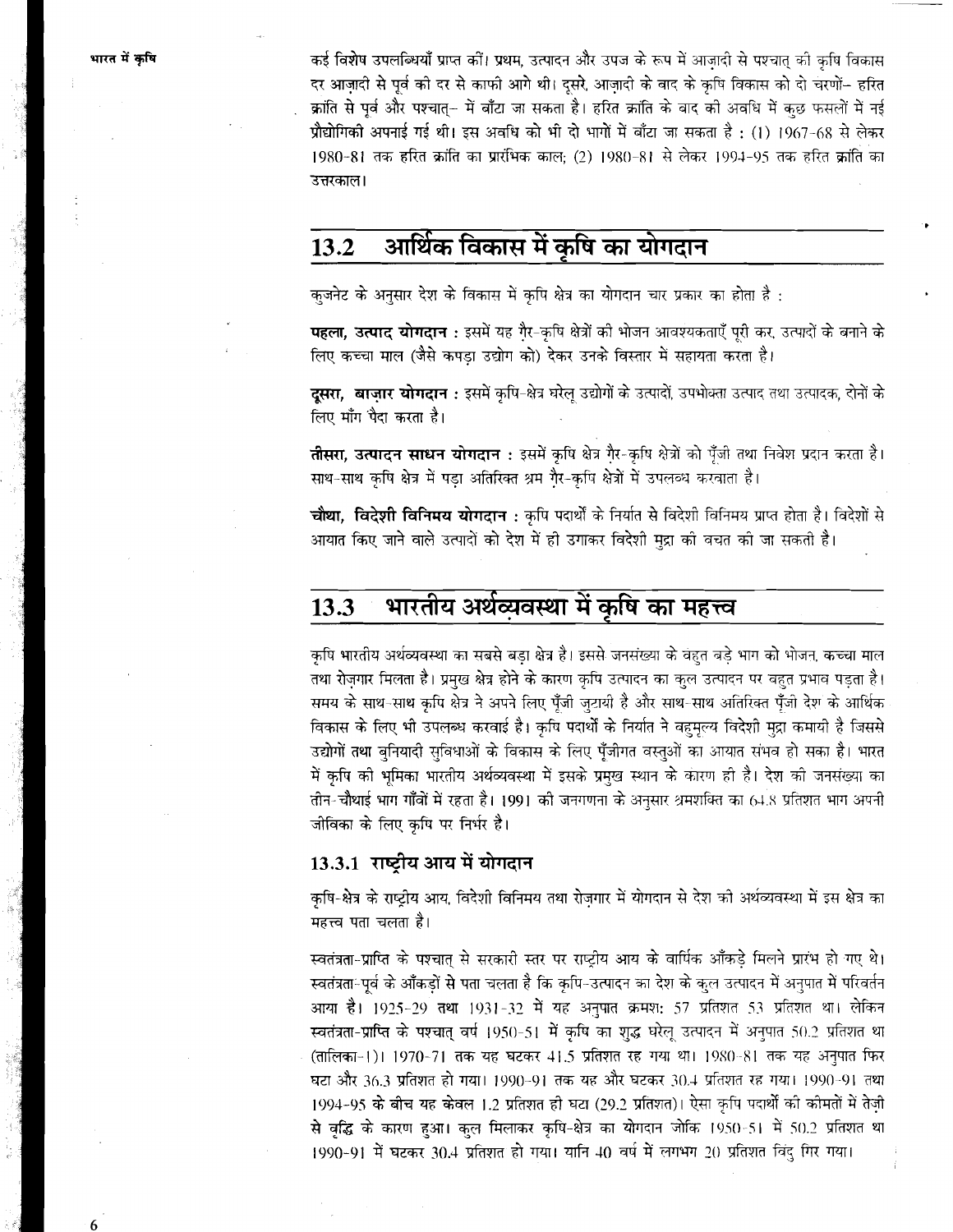### तालिका-1: शुद्ध घरेलू उत्पादन में कृषि का प्रतिशत योगदान (समस्त भारत)

| वर्ष        | शुद्ध घरेलू उत्पाद में कृषि का भाग | घरेलू उत्पाद में प्राथमिक क्षेत्र का भाग |
|-------------|------------------------------------|------------------------------------------|
| $1950 - 51$ | 50.2                               | 57.2                                     |
| $1960 - 61$ | 47.5                               | 52.7                                     |
| $1970 - 71$ | 41.5                               | 46.5                                     |
| $1980 - 81$ | 36.3                               | 40.0                                     |
| $1990 - 91$ | 30.4                               | 32.7                                     |
| 1994-95     | 29.2                               | 31.2                                     |
| 1996-97     | 25.8                               | 27.6                                     |

(1980-81 की कीमतों पर)

स्रोत: National Accounts Statistics, 1996, New Delhi, Central Statistical Organisation, Department of Statistics, Ministry of Planning Government of India.

हालाँकि देश के शुद्ध घरेल् उत्पाद में कृषि का प्रमुख योगदान रहा है, लेकिन इसकी संवृद्धि दर (growth rate) काफी कम रही है। बीसवीं शताब्दी के पहले आधे भाग में यह केवल 0.25 प्रतिशत थी। आज़ादी के बाद से यह दर 2.7 प्रतिशत के आसपास रही है जोकि जनसंख्या वृद्धि-दर से जरा ही अधिक है।

| वर्ष | कुल<br>जनसंख्या<br>(करोड़ में) | ग्रामीण<br>जनसंख्या<br>(करोड़ में) | प्रतिशत ग्रामीण<br>जनसंख्या | प्रतिशत<br>कृषक | प्रतिशत<br>खेतिहर<br>मज़दूर | प्रतिशत कुल<br>मज़दूर |
|------|--------------------------------|------------------------------------|-----------------------------|-----------------|-----------------------------|-----------------------|
| 1951 | 361.1                          | 298.6                              | 82.7                        | 49.9            | 19.5                        | 69.4                  |
| 1961 | 439.2                          | 360.3                              | 82.0                        | 52.8            | 16.7                        | 69.5                  |
| 1971 | 548.2                          | 439.1                              | 80.1                        | 43.4            | 26.3                        | 69.7                  |
| 1981 | 685.2@                         | 525.5                              | 76.7                        | 37.8            | 22.7                        | 60.5                  |
| 1991 | $846.3*$                       | 628.7                              | 74.3                        | 38.7            | 26.1                        | 64.8                  |

तालिका 2: जनसंख्या और कृषि श्रमिक

स्त्रोत : विभिन्न जनसंख्या गणना : भारत के रजिस्ट्रार जनरल।

- कुल ग्रामीण जनसंख्या में असम की जनसंख्या तो शामिल है, लेकिन श्रमिकों के बारे में आँकड़े शामिल  $\mathcal{a}$ नहीं हैं।
- जम्मू और कश्मीर में 1991 की जनगणना नहीं हुई थी। भारत की कुल/ग्रामीण जनसंख्या में जम्मू और कश्मीर के आँकड़े शामिल हैं लेकिन जम्मू और कश्मीर के श्रमिकों के बारे में आँकड़े शामिल नहीं हैं।

## 13.3.2 रोजगार में योगदान

भारत की जनसंख्या के एक वड़े भाग के लिए कृषि, प्रत्यक्ष एवं अप्रत्यक्ष रोज़गार का मुख्य साधन रही है। जनसंख्या गणनाओं से पता चलता है कि वर्ष 1971 तक कृषि में श्रमिकों का अनुपात 70 प्रतिशत के आसपास रहा। 1991 में यह घटकर 64.8 प्रतिशत हो गया यानि कुछ सीमा तक गैर-कृषि क्षेत्रों के पक्ष में चला गया (देखिए तालिका 2)। यह भी पता चलता है कि कृषि श्रमिकों में अधिकतर किसान हैं हालाँकि कुल श्रम में उनका अनुपात घट रहा है, जबकि खेतिहर मज़दूरों का अनुपात बढ़ रहा है। तालिका 2 से यह भी पता चलता है कि कपि में लगे श्रमिकों का अनपात कपि के श्रद्ध घरेल उत्पाद में अनपात की अपेक्षा कम गति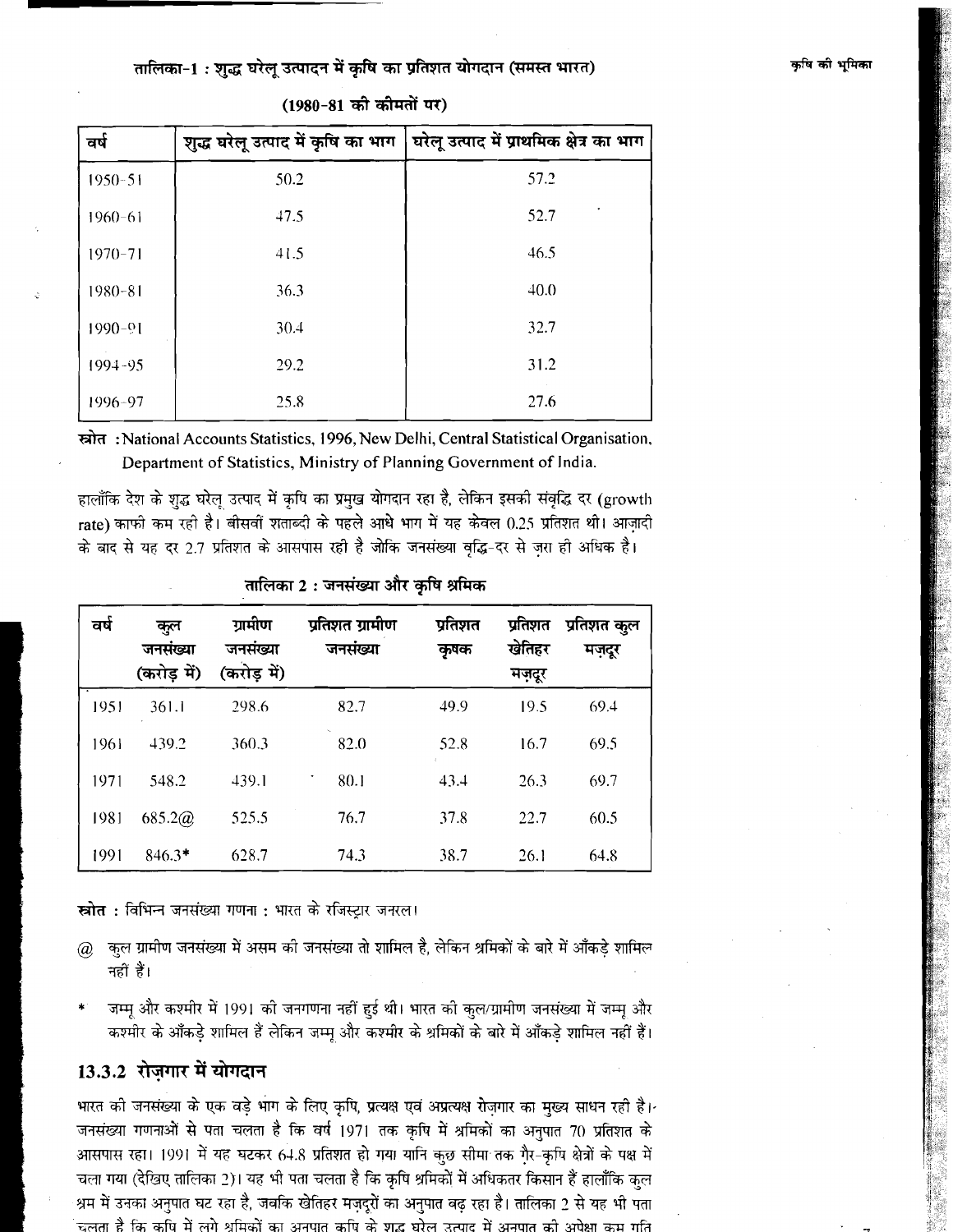से गिर रहा है। इससे यह अर्थ निकलता है कि अन्य आर्थिक क्षेत्रों में निवेश की दर और स्वरूप ऐसा नहीं रहा कि कृषि क्षेत्र के अतिरेक (surplus) श्रमिकों को अपने यहाँ रोज़गार में लगा सके। इसका अर्थ यह भी है कि अन्य क्षेत्रों को अपेक्षा कृषि क्षेत्र को उत्पादिता का स्तर नीचा रहा है। कृषि क्षेत्र में संवृद्धि को दर धीमी होने के कारण यह रोज़गार के अतिरिक्त अवसर जुटाने में सफल नहीं रहा है। इसके परिणामस्वरूप देश के कृषि क्षेत्र में व्यापक बेरोज़गारी तथा अल्प-रोज़गार को स्थिति बनी हुई है।

## 13.3.3 विदेशी विनिमय साधनों में योगदान

कृषि पदार्थों तथा कृषि आधारित विनिर्मित पदार्थों का भारत के निर्यात व्यापार में महत्त्वपूर्ण स्थान है। जब ्<br>भारत एक उपनिवेश था, कृषि निर्यात में कपास, पटसन, अविनिर्मित तम्बाकू तिलहन, मसाले, चाय, कॉफी प्रमुख थे और कुल निर्यात मूल्य के 49 प्रतिशत थे। 1947 में देश के विभाजन ने देश के कृषि-अतिरेक को कम कर दिया जिससे पटसन, कपास तथा खालों के निर्यात पर प्रभाव पड़ा। फिर भी स्वतंत्रता-प्राप्ति के समय कृषि का कुल निर्यात में अनुपात 41 प्रतिशत था।

भारतीय अर्थव्यवस्था को संवृद्धि के कारण भारतीय निर्यातों में विविधता आई जिससे कृषि वस्तुओं का अनुपात गिर गया। विनिर्मित वस्तुओं का अब अधिक भाग है। कृषि-आधारित विनिर्मित वस्तुओं का निर्यात बढ़ा है। यहाँ यह बताना आवश्यक है कि कृषि एवं संबंधित वस्तुओं का निर्यात में अनुपात कृषि वस्तुओं को नीची कोमतें, आंतरिक उत्पादन तथा माँग स्थिति और अंतरराष्ट्रीय बाजार स्थिति के कारण निरंतर गिरा है।

कृषि उत्पादों का, निर्यात की तुलना में, आयात व्यापार में महत्त्व कम है। स्वतंत्रता प्राप्ति के पश्चात् प्रारंभ में कृषि उत्पादों का आयात कुल आयात का 39 प्रतिशत था। आगे वर्षों में यह कम हुआ। हमारे कृषि आयात में भोजन (अनाज तथा अनाज से बनी वस्तुएँ) सबसे महत्त्वपूर्ण था। हालाँकि इसका काफी भाग हमें रियायती शर्तों पर तथा उपहार के रूप में मिलता था। योजनाकाल को प्रारंभिक अवधि में कपास और पटसन का आयात बहुत था जोकि देश के विभाजन के कारण माँग और आंतरिक उत्पादन के अंतर को दूर करने के लिए आवश्यक था।

लेकिन योजनाबद्ध प्रयत्नों के कारण इन वस्तुओं का आंतरिक उत्पादन बढ़ा। इसके कारण इन वस्तुओं का आयात काफी गिर गया और केवल 15 प्रतिशत रह गया। आयात प्रतिस्थापन (import substitution) का यह एक अच्छा प्रभाव था। जहाँ तक खाद्यान्न का प्रश्न है 60 के दशक के दौरान इनके आयात में बहुत वृद्धि हुई। लेकिन बाद में नई प्रौद्योगिकी अपनाने के कारण खाद्यान्न उत्पादन में तेज़ी से वृद्धि हुई, जिसके कारण इनका आयात तेज़ी से गिरा। इस प्रकार निर्यात तथा आयात प्रतिस्थापन के मिले-जुले प्रयत्नों के परिणामस्वरूप कृषि क्षेत्र ने विदेशी मुद्रा कमाने और उसके बचाए रखने में योगदाना दिया।

## तालिका 3a : भारत के मुख्य निर्यात

(कोष्ठक में विृूए आँकड़े प्रतिशत हैं)

### (मूल्य करोड़ रुपये में)

|    |                                  |                | 1960-61 1970-71 | 1980-81         | 1990-91 1995-96 |                 |  |
|----|----------------------------------|----------------|-----------------|-----------------|-----------------|-----------------|--|
| I. | कृषि एवं संबंधित उत्पाद          | 284<br>(44.24) | .487<br>(31.73) | 2057<br>(30.65) | 6317<br>(19.41) | 21138<br>(19.8) |  |
|    | I.1 कॉफी                         | 7              | 25              | 214             | 252             | 1503            |  |
|    | I.2 चाय तथा मैट                  | 124            | 148             | 426             | 1070            | 1171            |  |
|    | $1.3 \text{ } \bar{\text{ } 55}$ | 12             | 14              | 165             | 846             | 204             |  |
|    | 1.4 चावल                         |                | .5              | 224             | 462             | 4568            |  |
| И. | अयस्क तथा खनिज (कोयला<br>छोड़कर) | 52<br>(8.09)   | 164<br>(10.68)  | 414<br>(6.17)   | 1497<br>(4.60)  | 306<br>(2.88)   |  |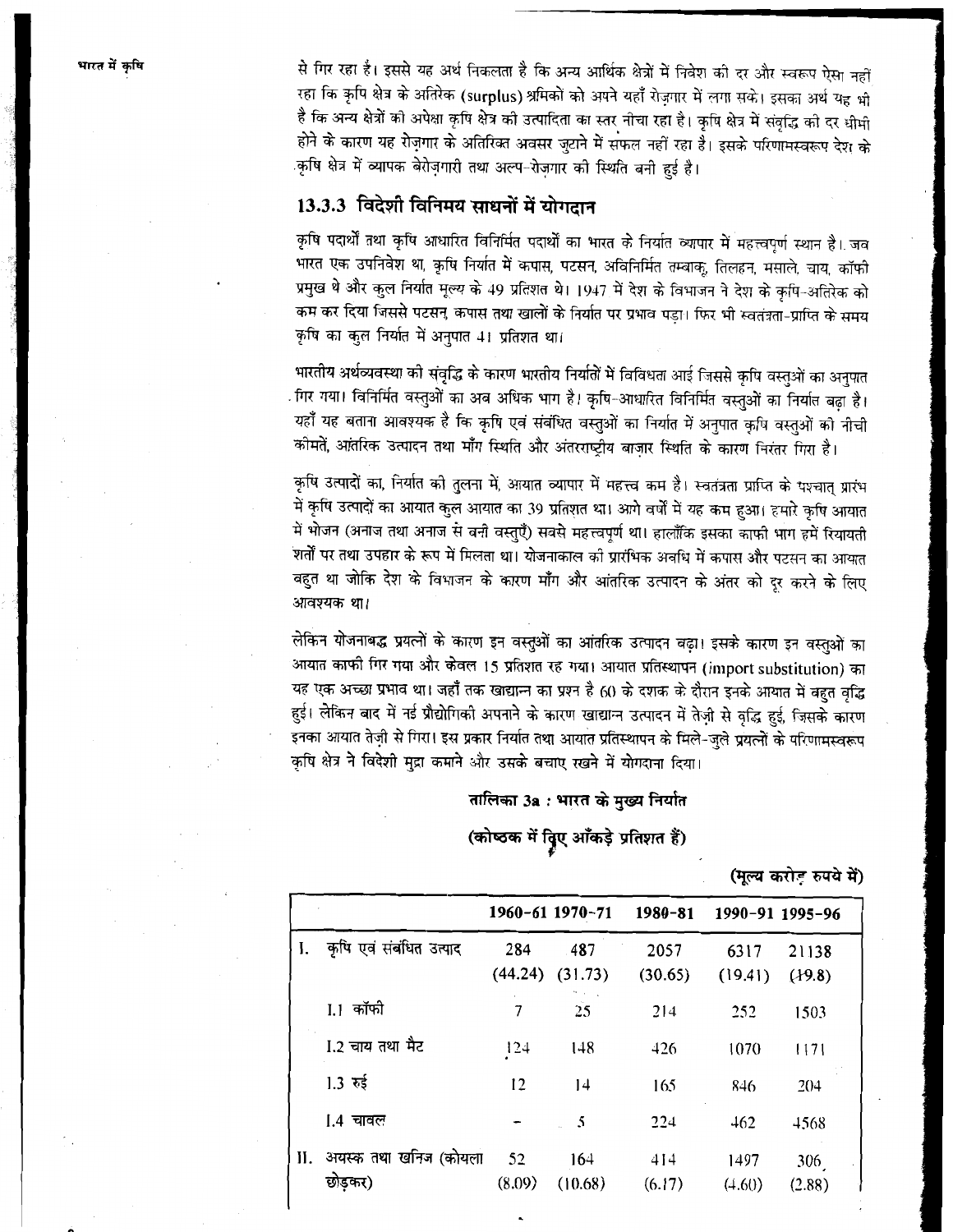### कृषि की भूमिका

|                          |            | 1960-61 1970-71 | 1980-81 |         | 1990-91 1995-96 |
|--------------------------|------------|-----------------|---------|---------|-----------------|
| III. विनिर्मित वस्तुएँ   | <b>291</b> | 771             | 3747    | 23736   | 80219           |
|                          | (45.33)    | (50.22)         | (55.82) | (72.91) | (75.42)         |
| IV. खनिज ईंधन तथा चिकनाई | 7          | $\overline{13}$ | 28      | 948     | 1832            |
| (कोयला सहित)             | (1.09)     | (0.85)          | (0.42)  | (2.91)  | (1.65)          |
| V.<br>अन्य               | 8          | 100             | 466     | 55      |                 |
|                          | (1.25)     | (6.52)          | (6.94)  | (0.17)  | 232             |
| कुल योग                  | 642        | 1535            | 6711    | 32553   | 118817          |

स्रोत : आर्थिक सर्वेक्षण, 2000-2001- भारत सरकार।

तालिका 3b : भारत के मुख्य आयात

(कोष्ठक में दिए आँकड़े प्रतिशत हैं)

|    | Ł                              |              |                     |                                       |         | (करोड़ रुपये में) |
|----|--------------------------------|--------------|---------------------|---------------------------------------|---------|-------------------|
|    |                                |              | 1960-61 1970-71     | 1980-81                               |         | 1990-91 1995-96   |
| I. | भोजन एवं जीवित पश्             |              | 214 242             | 380                                   | N.A.    | N.A.              |
|    |                                |              | $(19.07)$ $(14.81)$ | (3.03)                                |         |                   |
|    | I.1 खाद्यान्त तथा खाद्यान्त से |              |                     |                                       |         |                   |
|    | बनी वस्तुएँ                    |              | 181 213             | 100                                   | 182     | 80                |
| П. | कच्चा माल एवं मध्यवर्ती        | 527 889      |                     | 9760                                  | N.A.    | N.A.              |
|    | विनिर्मित उत्पाद               |              | $(46.97)$ $(54.41)$ | (77.77)                               |         |                   |
|    | II.1 काजू (असंसाधित)           |              | 29                  | 9                                     | 134     | 769               |
|    | II.2 कच्चा रबर (कृत्रिम        |              |                     |                                       |         |                   |
|    | सहित)                          | $\mathbf{1}$ | $\overline{4}$      | 32                                    | 226     | 719               |
|    | II.3 रेशे (लकड़ी, रुई,         |              |                     |                                       |         |                   |
|    | पटसन आदि)                      | 101          | 127                 | 164                                   | 259@    | 291@              |
|    | III. पूँजीगत वस्तुएँ           | 356          | 404                 | 1910                                  | 10466   | 28289             |
|    |                                |              | $(31.73)$ $(24.72)$ | (15.22)                               | (24.23) | (234.06)          |
|    | IV. अन्य                       |              |                     | 25(2.23) 99(6.06) 499(3.98) N.A. N.A. |         |                   |
|    | कुल योग                        | 11622        | 1634                | 12549                                 | 43198   | 122678            |

@ केवल, ऊन, रुई, जूट तथा मनुष्य निर्मित कृत्रिम रेशों का योग

## बोध प्रश्न 1

आर्थिक विकास में कृषि की भूमिका समझाइए। (50 शब्दों में)  $\left( \right)$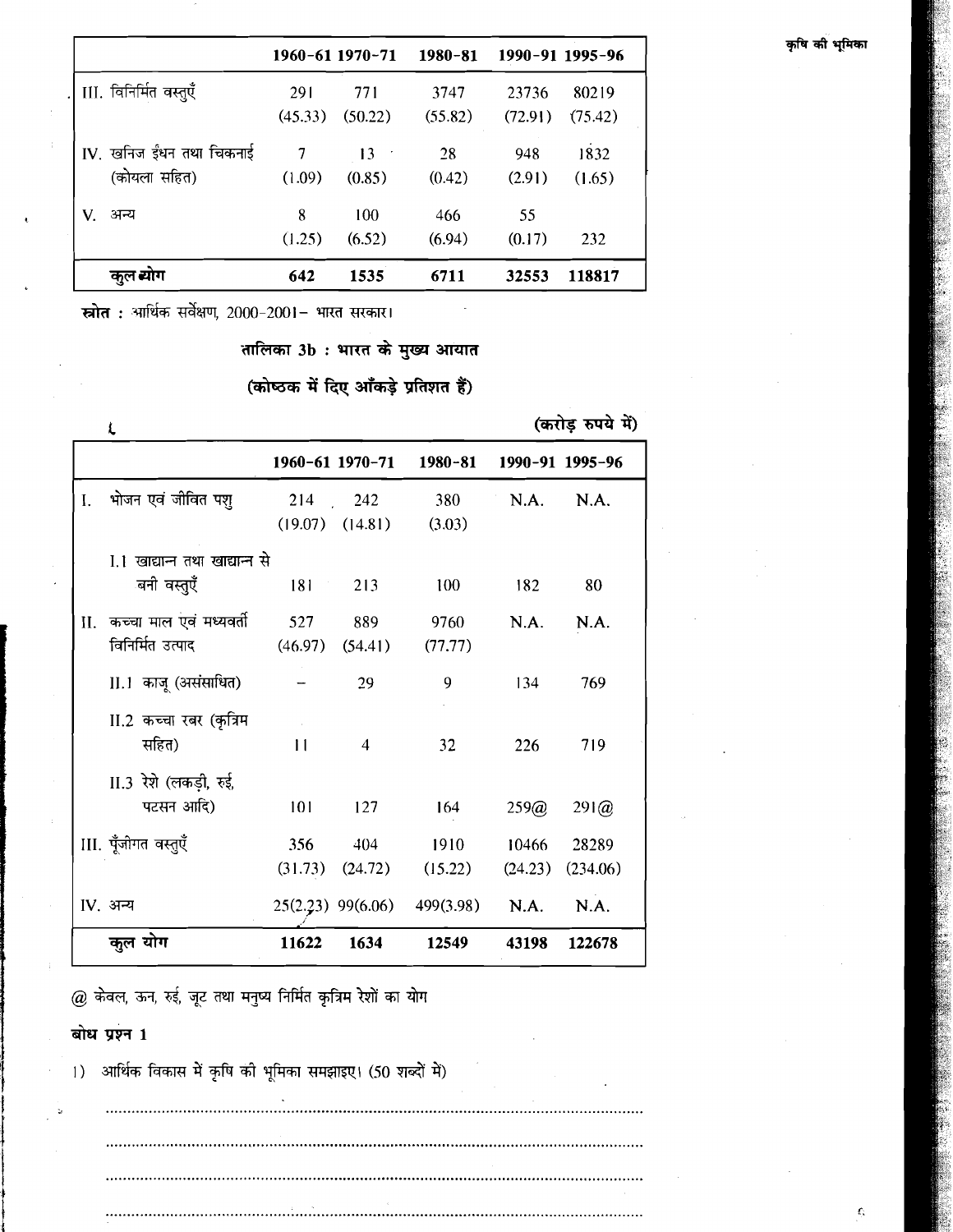भारत के आर्थिक विकास में कृषि का क्या महत्त्व है? (50 शब्दों में)  $2)$ 

उचित शब्द पर सही का निशान लगाइए ताकि वक्तव्य सही रहे :  $3)$ 

- राष्ट्रीय आय में संवृद्धि के साथ-साथ कृषि का राष्ट्रीय आय में योगदान बढ़ा/घटा है। i)
- स्वतंत्र भारत में कृषि की संवृद्धि दर जनसंख्या वृद्धि-दर की अपेक्षा कम/अधिक है। ii)
- iii) कृषि क्षेत्र में समय के साथ रोज़गार का भाग तेज़ी से/मंद गति से गिरा है।
- iv) कृषि का कुल निर्यात में योगदान समय के साथ-साथ गिरा/बढा है।

### स्वतंत्रता प्राप्ति के पूर्व तथा पश्चात् की अवधि में कृषि 13.4

ब्रिटिश शासन के दौरान भारतीय कृषि गतिहीन (stagnant) थी। इसमें पिछड़ी प्रौद्योगिकी का प्रयोग होता था तथा शोषणकारी संस्थाएँ थीं। तालिका-4 में स्वतंत्रता पूर्व की अवधि में 1891 से लेकर 1946 तक भारतीय कृषि की संवृद्धि दरें दी गई हैं। इसमें भारतीय कृषि की गतिहीनता साफ झलकती है।

| प्रमुख<br>फसल क्षेत्र | स्वतंत्रता-पूर्व की अवधि<br>$(1891 - 1946)$ |         |            | स्वतंत्रता पश्चात् की अवधि<br>$(1949-95 \text{ }\pi\text{m})$ |         |      |
|-----------------------|---------------------------------------------|---------|------------|---------------------------------------------------------------|---------|------|
|                       | क्षेत्रफल                                   | उत्पादन | उपज        | क्षेत्रफल                                                     | उत्पादन | उपज  |
| 1. खाद्यान्न          | 0.31                                        | 0.11    | $(-)$ 0.18 | 0.47                                                          | 2.52    | 1.72 |
| 2. गैर-खाद्यान्न      | 0.42                                        | 1.31    | 0.86       | 1.22                                                          | 2.90    | 1.32 |
| 3. सभी फसलें          | 0.40                                        | 0.37    | 0.01       | 0.65                                                          | 2.65    | 1.5  |

तालिका 4: स्वतंत्रता-पूर्व और बाद की अवधि में प्रमुख फसल समूहों की संवृद्धि दरें

### **स्त्रोत :** संक्षेप में कृषि आँकडे।

स्वतंत्रता-पूर्व के 50 वर्षों में सभी कृषि फसलों की संवृद्धि दर केवल 0.4 प्रतिशत थी। इसमें अधिकतर योगदान क्षेत्रफल में वृद्धि का था। प्रति-हेक्टेयर उपज में वृद्धि का योगदान न के बराबर था। खाद्यान्न और गैर-खाद्यान्न फसलों में अलग-अलग प्रवृत्ति देखने को मिलती है। खाद्यान्न उत्पादन की संवृद्धि दर केवल 0.11 प्रतिशत प्रति वर्ष थी जबकि गैर-खाद्यान्न फसलों की 1.31 प्रतिशत। खाद्यान्न फसलों के अधीन क्षेत्रफल में वृद्धि के बावजूद भी खाद्यान्न उत्पादन में वृद्धि बहुत धीमी थी। इस अवधि में खाद्यान्न फसलों की प्रति-हेक्टेयर उपज की दर गिर रही थी। दूसरी ओर, गै़र-खाद्यान्न फसलों की उपज दर बढ़ रही थी जोकि ब्रिटिश शासकों द्वारा व्यापारिक फसलों को समर्थन देने के कारण था। ऐसा ब्रिटिश उद्योगों को कृषि-आधारित कच्चे माल को उपलब्ध करवाने के कारण था।

इस प्रकार स्वतंत्रता-प्राप्ति के समय भारतीय कृषि क्षेत्र गतिहीन थी। जो भी थोड़ी-बहुत संवृद्धि थी वह केवल गै्र-खाद्यान्न फसलों में थी। ऐसा ब्रिटिश शासकों द्वारा जान-बूझकर लागू को गई व्यापारीकरण की नीति के कारण था क्योंकि घरेलू उत्पाद का लगभग आधा भाग कृषि क्षेत्र से आता था। इस क्षेत्र की उन्नति में कमी सारी अर्थव्यवस्था की उन्नति में रुकावट बन गई।

स्वतंत्रता-प्राप्ति के पश्चात् कृषि विकास को प्राथमिकता मिली। कृषि विकास केवल सारी अर्थव्यवस्था के विकास के लिए ही आवश्यक नहीं था बल्कि औद्योगिक विकास को बढ़ावा देने के लिए भी ज़रूरी था। कृषि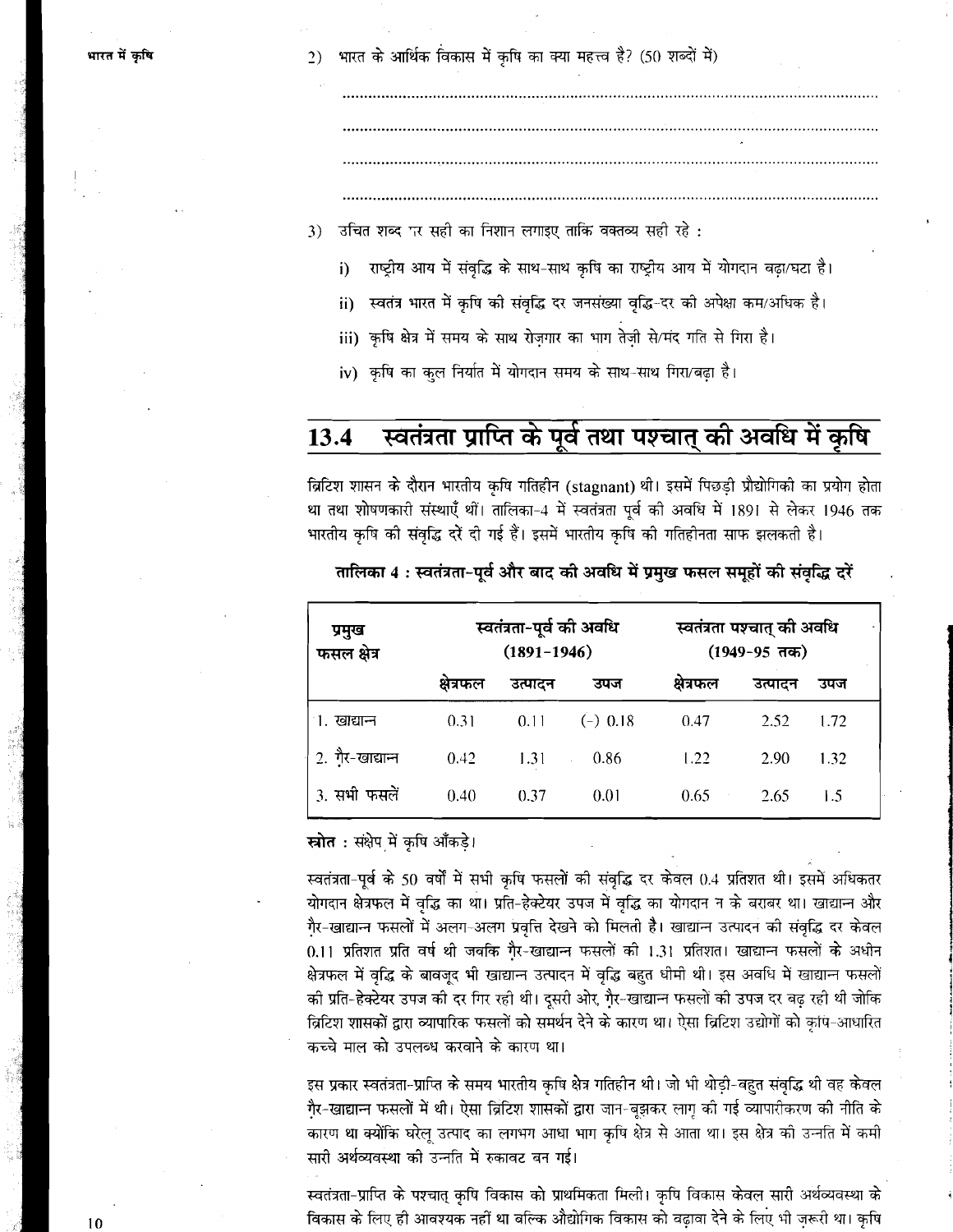उत्पादन संबंधी नीतियाँ एवं कार्यक्रम लागू कर यह उद्देश्य पुरा किया गया। इन नीतियों में मुख्य बल सिंचाई सुविधाओं को बढाने तथा प्रौद्योगिकी में सुधार पर दिया गया। कृषि पदार्थों को कीमतें सुनिश्चित करने और विपणन सविधाओं में सुधार लाने पर भी बल दिया गया। स्वतंत्रता-प्राप्ति के पश्चात् कृषि उत्पादन में वृद्धि काफी प्रभावशाली रही। 1949-50 से लेकर 1994-95 तक को अवधि में कुल कृषि उत्पादन 2.7 प्रतिशत प्रति वर्ष को दर से हुई। प्रति-हेक्टेयर उपज में वृद्धि इससे भी अधिक थी। एक विशेष बात यह थी कि स्वतंत्रता-प्राप्ति के पश्चात् की खाद्यान्न उत्पादन दर न केवल स्वतंत्रता-पूर्व को दर से अधिक थी, यह हाल के दशकों में जनसंख्या वृद्धि को दर से भी अधिक थी। ऐतिहासिक दृष्टि से भारतीय कृषि का स्वतंत्रता-प्राप्ति के बाद का रिकॉर्ड कई विकासशील देशों के आर्थिक विकास के प्रारंभिक चरणों को तुलना में काफी असाधारण रहा है।

### हरित-क्रांति तथा कृषि में संवृद्धि 13.5

स्वतंत्रता-प्राप्ति के पश्चात् को अवधि में कृषि क्षेत्र को प्रभावशाली संवृद्धि भारतीय आयोजकों द्वारा कृषि क्षेत्र को प्राथमिकता देने का परिणाम थी। कृषि को पुनर्जीवित करने के लिए नीति बनाने वालों ने दोहरी रणनीति अपनाई। पहली रणनीति थी– कृषि में संस्थानिक रुकावटों को हटाने के लिए भूमि सुधार लागु करना। दुसरी थी– कृषि प्रौद्योगिको को नवीनतम बनाने के लिए सिंचाई और अन्य बुनियादी सुविधाओं में भारी निवेश करना।

पचास के दशक के मध्य भूमि-सुधारों को कुछ सीमा तक बिचौलियों को हटाने में सफलता मिली। लेकिन भूमि का समान वितरण लाने में ये असफल रहे। फिर भी, इनके तथा सिंचाई और बुनियादी सुविधाओं में भारी निवेश और साथ-साथ सामुदायिक विकास कार्यक्रमों के मिले-जुले परिणाम के कारण शुद्ध वोए गए क्षेत्रफल (Net Area Sown) तथा सकल फसल क्षेत्रफल (Gross Crop Area), दोनों में वृद्धि हुई जिसके कारण उत्पादन में स्पष्ट वृद्धि हुई। लेकिन पूरी अवधि में भारतीय कृषि की विकास प्रक्रिया एक जैसी नहीं थी। अनुकूल कृषि नीति के बावजूद पचास के दशक के अंत तक खाद्यान्न उत्पादन के मामले में भारतीय अर्थव्यवस्था की स्थिति संकटमय हो गई थी। यह अधिकाधिक स्पष्ट होता जा रहा था कि क्षेत्रफल में वृद्धि को अपनी सीमाएँ हैं। भूमि उपज में वृद्धि लाने के लिए उपाय करने की आवश्यकता थी।

अगले दशक में कृषि में एक नई उत्पादनजनक रणनीति अपनाई गई। इस रणनीति का उद्देश्य कुछ चुने हुए क्षेत्र, विशेषतया सिंचाई को सुविधा वाले क्षेत्रों में उत्पादन में तुरंत वृद्धि प्राप्त करना था। ऐसे क्षेत्र चुने गए जिनमें उत्पादन की बेहतर विधियों के उपयोग की दिशा में निरंतर प्रयत्न करने थे। प्रारंभ में यह कार्यक्रम गहन कृषि जिला कार्यक्रम (Intensive Agricultural Programmes) यानि IADP के रूप में शुरू किए गए थे। लेकिन 1960 के दशक के मध्य तक इस कार्यक्रम में 'अधिक उपज देने वाली किस्मों' (High Yielding Varieties) यानि HYV को इसमें जोड़कर इसका विस्तार किया गया। साथ-साथ और अधिक क्षेत्रों में यह कार्यक्रम लागू किया गया।

'अधिक उपज देने वालो किस्मों' यानी HYV प्रौद्योगिको को एक विशेषता थी इसका पैकेज स्वरूप (package approach)। इस स्वरूप में नई अधिक उपज देने वाली किस्मों के बीज, उर्वरक, कीटनाशक दवाइयाँ, नियंत्रित जल-आपति, बीज बोने को मशीन से लेकर टैक्टर और फसल काटने को मशीन तक के मशीनी उपकरण शामिल हैं। अलग से विकसित किए गए उपज देने वाली किस्मों के बीज इस पैकेज का सार हैं। ये बीज उर्वरक के साथ मिलकर अच्छा परिणाम देते हैं। लेकिन, चूँकि इनें बीमारी हो सकती थी इसलिए जीवनाशी तथा शाकनाशी दवाइयों का उपयोग ज़रूरी था। बोने और काटने के बीच के विभिन्न चरणों में ज़मीन को नमी को नियंत्रित करने के लिए पानी को नियंत्रित पूर्ति आवश्यक थी। थोड़ी अवधि में पक जाना इन बीजों की एक और विशेषता थी। इससे फसल गहनता में वृद्धि हुई। इस प्रकार, उपज दर में वृद्धि के साथ-साथ फसल गहनता में वृद्धि हरित क्रांति के बाद को अवधि में कृषि उत्पादन में प्रभावशाली वृद्धि लाई।

## 13.5.1 हरित-क्रांति से पूर्व और बाद की अवधि में संवृद्धि

1960 के दशक के मध्य में भारत में अपनाई गई नई प्रौद्योगिकी (जीव रासायनिक प्रौद्योगिकी) ने कृषि उत्पादन को वढ़ाया। 1949-50 से लेकर 1964-65 तक (हरित-क्रांति से पूर्व की अवधि) तथा 1967-68 से 1994-95 (हरित-कॉति के बाद की अवधि) की दो अवधियों के आँकड़े तालिका-5 में दिए गए हैं।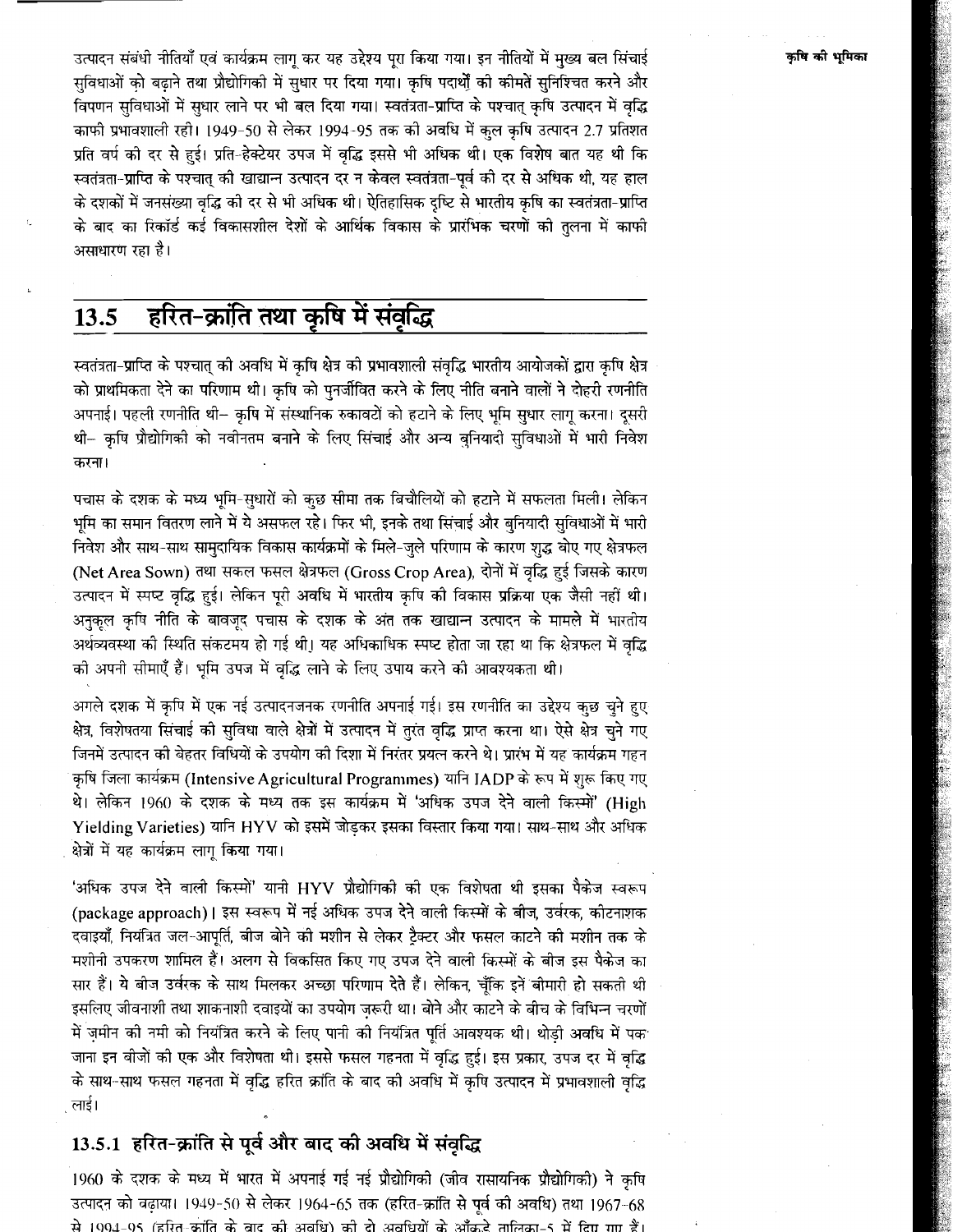भारत में कृषि

1949-50 से 1964-65 तक कृषि उत्पादन को संवृद्धि दर 3.15 प्रतिशत प्रतिवर्ष थी। खाद्यान्न उत्पादन दर 2.82 प्रतिशत थी। गैर-खाद्यान्न को एक और मुख्य विशेषता यह थी कि प्रमुख खाद्यान्नों गेहूँ, ज्वार, बाजरा और मक्का की वृद्धि-दर ऊँची थी जोकि इन फसलों के अधीन क्षेत्रफल में वृद्धि के कारण थी न कि उपज वृद्धि के कारण। दूसरी तरफ, चावल को उपज वृद्धि-दर को इसके अधीन क्षेत्रफल वृद्धि-दर को अपेक्षा अधिक थी।

मोटे अनाज को उपज को वृद्धि-दर इसके अधीन क्षेत्रफल में वृद्धि को दर से अधिक थी। दाल वर्ग में कुछ अलग था। इसका उत्पादन मुख्यत: इसके अधीन क्षेत्रफल में वृद्धि के कारण बढ़ा। वास्तव में इनकी उपज वृद्धि-दर मंद पड़ गई थी। अत: कुल मिलाकर खाद्यान्न उत्पादन में वृद्धि समान रूप से इनके अधीन क्षेत्रफल में वृद्धि तथा प्रति हेक्टेयर उपज में वृद्धि के कारण थी।

तालिका से यह स्पष्ट है कि कृषि उत्पादन में कुल वृद्धि में उपज वृद्धि की तुलना में क्षेत्रफल वृद्धि का प्रमुख योगदान था। ऐसा गैर-खाद्यान्न फसलों के बारे में अधिक सही था। तालिका से स्पष्ट तौर पर पता चलता है कि गेहूँ को छोड़कर नई प्रौद्योगिकी अपनाने के बावजूद भी जो वृद्धि-दर हरित-क्रांति से पूर्व को अवधि में थी, हरित-क्रांति से पूर्व को अवधि को तुलना में बाद को अवधि में काफी कम थी। तालिका में सूखे के दो वर्ष 1965-66 एवं 1966-67 शामिल नहीं किए गए हैं।

## 13.5.2 खाद्यान्न संवृद्धि

नई प्रौद्योगिकी का गेहूँ उत्पादन पर प्रभाव स्पष्ट दिखाई पड़ता है। गेहूँ उत्पादन की वृद्धि-दर जो हरित-क्रांति से पहले 4 प्रतिशत थी, हरित-क्रांति के बाद बढ़कर 4.8 प्रतिशत हो गई। लेकिन चावल उत्पादन को वृद्धि-दर 3.5 प्रतिशत से घटकर 2.9 प्रतिशत हो गई, यानि लगभग 17 प्रतिशत गिर गई। मोटे अनाज में तो उत्पादन वृद्धि-दर में कमी काफी महत्त्वपूर्ण रही। यह वृद्धि-दर 2.25 प्रतिशत से घटकर केवल 0.62 प्रतिशत रह गई, यानि 70 प्रतिशत से भी अधिक गिरी। मोटे अनाज और दालों में यह गिरावट इन फसलों के अधीन क्षेत्रफल में भारी कमी के कारण थी, हालाँकि इनकी उपज वृद्धि-दर कुछ बढ़ी थी। मोटे अनाज की उत्पादन को वृद्धि-दर गिरने के बावजूद हरित क्रांति के बाद को अवधि में खाद्यान्न वर्ग को वृद्धि-दर 2.62 प्रतिशत बनी रही जोकि हरित-क्रांति से पूर्व 2.82 प्रतिशत थी।

हरित-क्रांति से पूर्व को अवधि में कृषि उत्पादन में वृद्धि मुख्यत: फसलों के अधीन क्षेत्रफल में वृद्धि थी। फिर भी, प्रति हेक्टेयर उपज में वृद्धि ने भी महत्त्वपूर्ण भूमिका अदा को थी। लेकिन हरित-क्रांति के बाद को अवधि में प्रमुख भूमिका प्रति हेक्टयेर उपज में वृद्धि ही थी। यहाँ यह ध्यान रखना भी आवश्यक है कि 1960 के दशक के अंतिम भाग, यानि हरित-क्रांति शुरू होते-होते, फसलों के अधीन शुद्ध क्षेत्रफल बढ़ाने की गुंजाइश लगभग समाप्त हो चुकी थी। फिर भी सिंचाई विस्तार तथा कम अवधि उपज वाले बीज की किस्मों को अपनाने से फसलों को गहनता में वृद्धि के कारण फसलों के अधीन सकल क्षेत्रफल में वृद्धि हुई।

## तालिका 5 : सारे भारत की प्रमुख फसलों का क्षेत्रफल, उत्पादन एवं उपज की चक्रवृद्धि संवृद्धि दरें (प्रतिशत प्रतिवर्ष)

| फसलें | 1949-51 से 1964-65 तक |         |      | 1967-68 से लेकर<br>1994-95* तक |         |      |
|-------|-----------------------|---------|------|--------------------------------|---------|------|
|       | क्षेत्रफल             | उत्पादन | उपज  | क्षेत्रफल                      | उत्पादन | उपज  |
| चावल  | 1.21                  | 3.50    | 2.25 | 0.64                           | 2.91    | 2.34 |
| गेहूँ | 2.69                  | 3.98    | 1.27 | 1.60                           | 4.80    | 3.14 |
| ज्वार | 0.99                  | 2.51    | 1.49 | $-1.17$                        | 0.79    | 1.98 |
| बाजरा | 1.08                  | 2.34    | 1.24 | $-0.88$                        | 0.76    | 1.65 |
| मक्का | 2.67                  | 3.88    | 1.18 | $-0.01$                        | 1.63    | 1.64 |

(आधार: 1981-82 को समाप्त होने वाले तीन वर्ष = 100)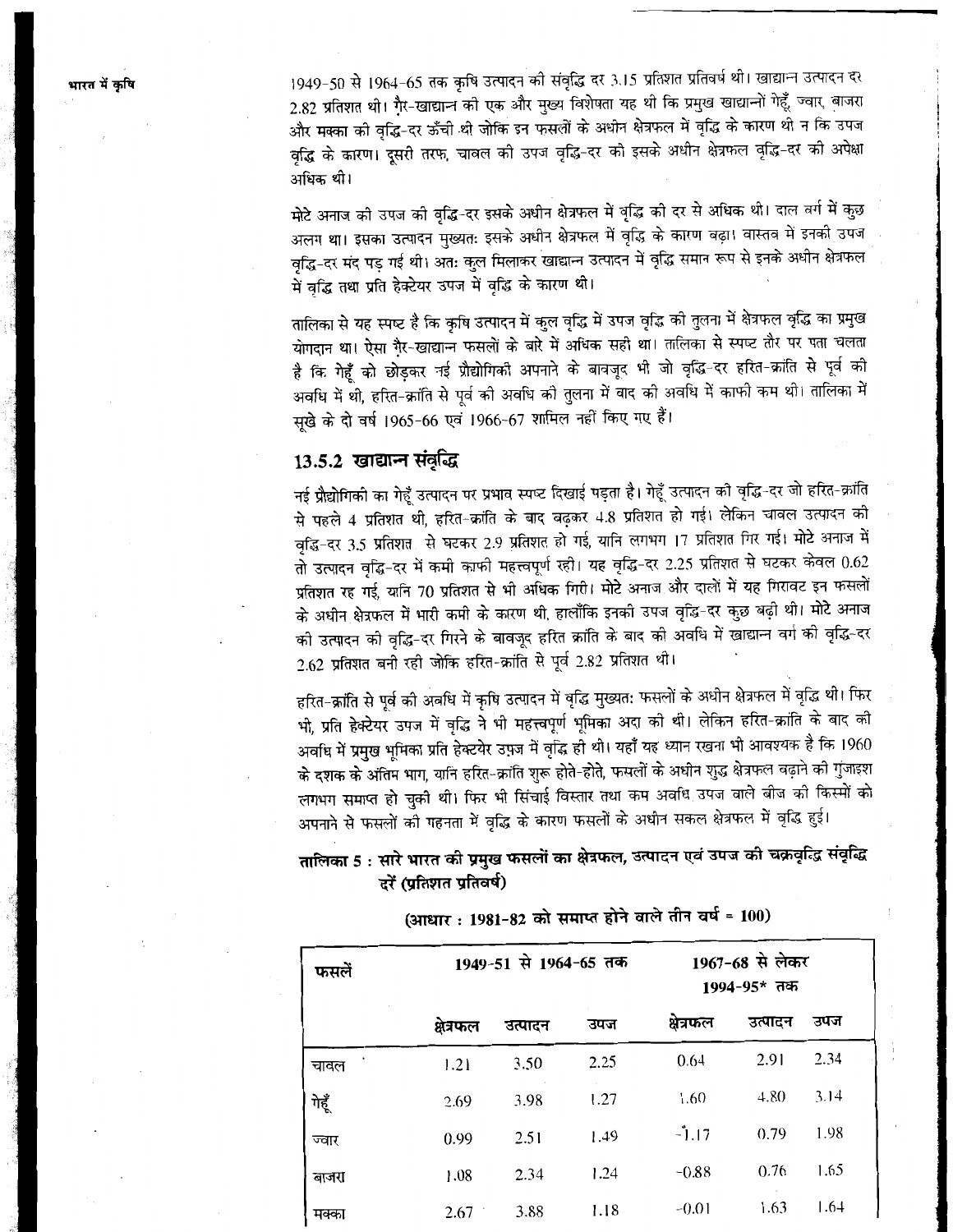| मोटै अनाज     | 0.90 | 2.25 | 1.23 | $-1.25$  | 0.62       | 1.86 |
|---------------|------|------|------|----------|------------|------|
| सभी अनाज      | 1.25 | 3.21 | 1.77 | $0.05 -$ | 2.93       | 2.43 |
| सभी दालें     | 1.72 | 1.41 | 0.18 | 0.13     | 1.04       | 0.90 |
| सभी खाद्यान्त | 1.32 | 2.32 | 1.36 | 0.06     | 2.67       | 2.21 |
| गन्ना         | 3.28 | 4.26 | 0.95 | 1.65     | 2.99       | 1.32 |
| मूँगफली       | 4.01 | 4.34 | 0.31 | 0.56     | 1.71<br>J. | 1.14 |
| कुल तिलहन     | 2.67 | 3.20 | 0.30 | 1.25     | 3.43       | 1.65 |
| रुई           | 2.47 | 4.55 | 2.04 | $-0.16$  | 2.64       | 2.81 |
| पटसन          | 3.00 | 3.50 | 0.49 | 0.17     | 2.19       | 2.02 |
| सभी रेशे      | 2.71 | 4.56 | 1.88 | $-0.23$  | 2.49       | 2.69 |
| गैर-खाद्यान्न | 2.44 | 3.74 | 0.89 | 1.30     | 3.20       | 1.72 |
| सभी फसलें     | 1.58 | 3.15 | 1.21 | 0.36     | 2.87       | 2.02 |

\* गैर-खाद्यान्न तथा सभी फसलों के अनुमान अस्थायी हैं।

\$ वृद्धि-दरें 1970-71 से आगे की अवधि की है।

- नौ तिलहनों में मूँगफली, एरंडी, तिल, तोरिया एवं सरसों, अलसी, तिल्ली, करड़ी, सूरजमुखी तथा सोयाबीन शामिल हैं।
- कूल तिलहनों में नौ तिलहन, बिनौले और नारियल शामिल हैं।

हरित-क्रांति के पूर्व को अवधि, यानि 1949–50 से 1964–65 में खाद्यान्न उपज दर 1.36 प्रतिशत प्रतिवर्ष थी। जबकि हरित-क्रांति के बाद की अवधि में यह काफी अधिक यानि 2.21 प्रतिशत थी। कृषि संवृद्धि के पीछे यह एक महत्त्वपूर्ण कारक था। तालिका से पता चलता है कि हरित-क्रांति के बाद की अवधि में चावल, गेहूँ, ज्वार, बाजरा, मक्का, मोटे अनाज, दालों और कुल खाद्यान्न को उपज दरों में वृद्धि हरित-क्रांति से पूर्व की अवधि में वृद्धि से अधिक थी जबकि क्षेत्रफल में वृद्धि की दर का अनुभव इसके विपरीत था। वास्तव में दोनों अवधियों को तुलना से पता चलता है कि हरित-क्रांति के बाद को अवधि में क्षेत्रफल में वृद्धि की दर काफी नीची रही।

संक्षेप में, सुधरी हुई प्रौद्योगिकी अपनाने के बावजूद क्रांति से पूर्व को अवधि को तुलना में बाद की अवधि में संवृद्धि दरें नीची थीं। यह दर भी गेहूँ के उत्पादन की वृद्धि-दर प्रभावशाली होने के कारण था। कुल खाद्यान्नों में गहूँ का स्थान काफी ऊँचा है, इसीलिए अन्य अनाजों तथा दालों में होने वाली कमी की भरपाई यह कर पाया है। वास्तव में कुछ विद्वानों ने हरित-क्रांति को गेहूँ-क्रांति का नाम भी दिया है। सबसे महत्त्वपूर्ण पहलू यह है कि कुल कृषि उत्पादन की वृद्धि में प्रति-हेक्टेयर उपज में वृद्धि का योगदान रहा है।

## 13.5.3 गैर-खाद्यान्न संवृद्धि

हरित-क्रांति के बाद को अवधि में संवृद्धि दरों में गिरावट केवल खाद्यान्न फसलों में ही नहीं गै्र-खाद्यान्न फसलों में भी थी। इनको उत्पादन वृद्धि की दर जोकि क्रांति से पूर्व की अवधि में 3.74 प्रतिशत थी बाद की अवधि में घटकर 3.20 प्रतिशत हो गई। लेकिन तिलहन, जिनकी कि प्रौद्योगिकी में कोई महत्त्वपूर्ण परिवर्तन नहीं आया, को वृद्धि-दर 3.20 प्रतिशत से बढ़कर 3.42 प्रतिशत हो गई जबकि कुछ प्रमुख तिलहनों जैसे मूँगफली की वृद्धि दर तेज़ी से गिर गई। गैर-खाद्यान्नों में हरित-क्रांति के बाद की अवधि में उपज दर की दरों में वृद्धि क्रांति से पहले की तुलना में काफी अधिक थी। गन्ना, मूँग्रुकली, सभी तिलहन, रुई, पटसन तथा कुल रेशों, आलू तम्बाकू में ये दरें ऊँची थीं। यह स्पष्ट है कि गैर-खाद्यान्न फसलों की तुलना में खाद्यान्न फसलों को उपज दर को औसत वार्षिक वद्भि अधिक थो।

कृषि की भूमिका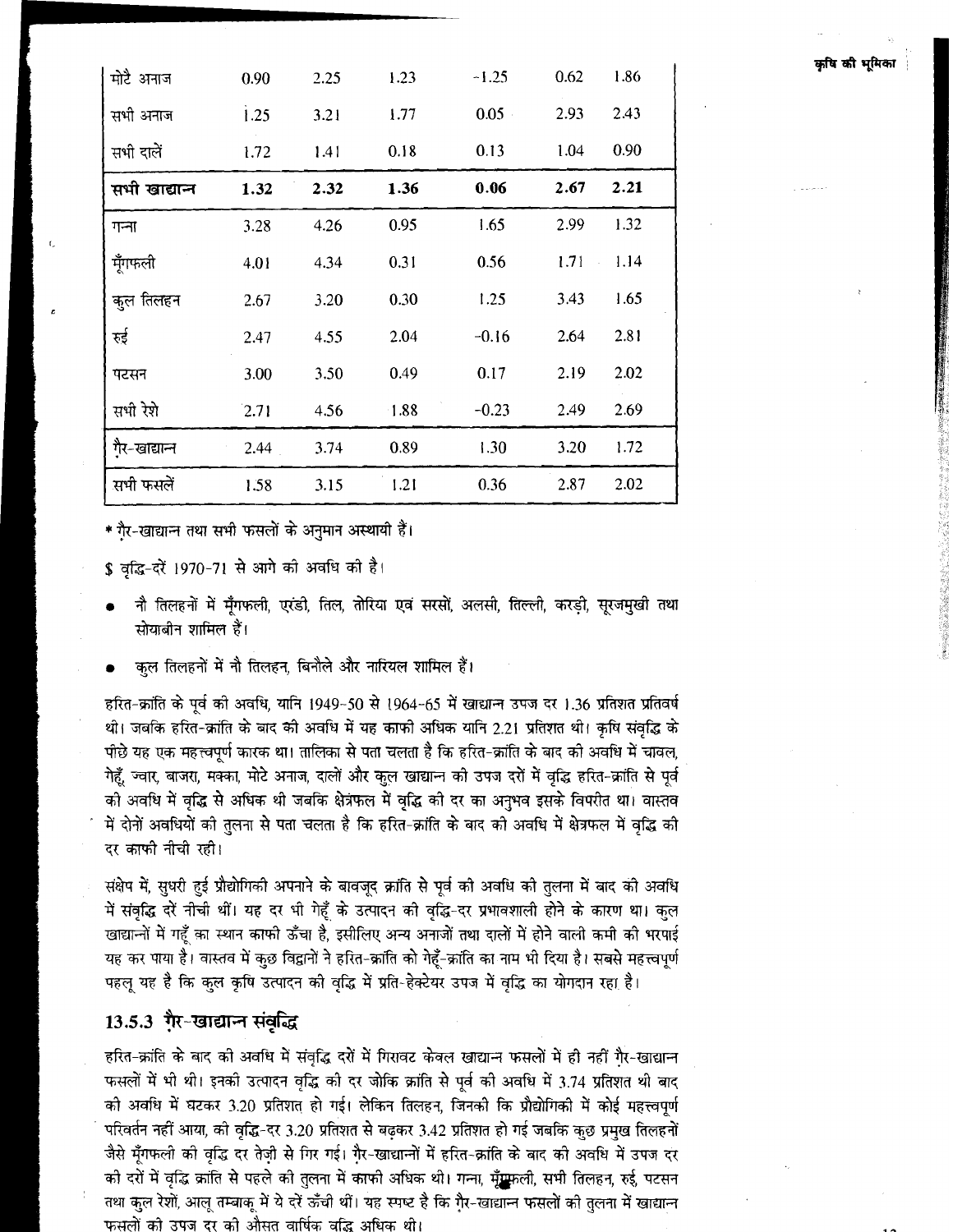दो अवधियों में संवृद्धि दो प्रकार से अलग-अलग विशेषता रखती थी। प्रथम, क्रांति से पूर्व की अवधि में क्षेत्रफल विस्तार का योगदान अधिक था जबकि क्रांति से बाद की अवधि में नवीन प्रौद्योगिकी के प्रयोग के कारण उत्पादन में वृद्धि का योगदान अधिक था। दूसरे, क्रांति से पूर्व की अवधि में संवृद्धि मापने का आधार स्तर क्रांति के बाद की अवधि की तुलना में काफी नीचा था। घटते सीमांत प्रतिफल वाले उद्योग के लिए ऊँचे आधार स्तर पर वही संवृद्धि दर बनाए रखना काफी कठिन कार्य था।

# 13.5.4 हरित-क्रांति के बाद की अवधि के प्रारंभिक काल तथा उत्तर काल में कषि संवृद्धि

हरित-क्रांति से पूर्व और बाद को अवधि को तुलना तो हम ऊपर कर चुके हैं। लेकिन हरित-क्रांति के बाद को अवधि में दो प्रवृत्तियाँ स्पष्ट दिखाई पड़ती हैं। 1980 के दशक के प्रारंभ से कई बातों में स्पष्ट परिवर्तन नज़र आया। 1967-68 से 1980-81 को अवधि (क्रांति का प्रारंभिक काल) को तुलना में 1980-81 से 1994-95 की अवधि (क्रांति क उत्तर काल) में खाद्यान्न तथा गैर-खाद्यान्न दोनों की वद्भि-दर में तेजी आई। चावल, सभी अनाज, दालें तथा तिलहन जैसी फसलों की वृद्धि-दर जोकि हरित-क्रांति से पूर्व की अवधि की तलना में हरित क्रांति के पहले दशक में कम हो गई थी अब ऊँची होने लगी। इससे यह स्पष्ट संकेत मिलता है कि विभिन्न फसलों में जो असंतुलन क्रांति के प्रारंभिक चरणों में आया क्रांति के उत्तर-काल में कुछ-कुछ दर होने लगा है।

## तालिका-6 : सारे भारत की प्रमुख फसलों का क्षेत्रफल, उत्पादन एवं उपज की चक्रवृद्धि संवृद्धि दरें (प्रतिशत प्रतिवर्ष)

| फसलें         | 1967-68 से 1980-81 तक |         |         | 1980-81 से लेकर<br>1994-95* तक |         |      |
|---------------|-----------------------|---------|---------|--------------------------------|---------|------|
|               | क्षेत्रफल             | उत्पादन | उपज     | क्षेत्रफल                      | उत्पादन | उपज  |
| चावल          | 0.77                  | 2.22    | 1.45    | 0.49                           | 3.48    | 2.98 |
| गेहूँ         | 2.94                  | 5.65    | 2.62    | 0.68                           | 3.70    | 3.01 |
| ज्वार         | $-1.15$               | 2.04    | 3.22    | $-2.30$                        | $-0.94$ | 1.90 |
| बाजरा         | $-1.15$               | $-0.38$ | 0.77    | $-1.21$                        | 1.53    | 2.78 |
| मक्का         | 0.01                  | 0.02    | 0.00    | 0.11                           | 2.49    | 2.38 |
| मोटै अनाज     | $-1.03$               | 0.67    | 1.64    | $-1.90$                        | 0.54    | 2.31 |
| सभी अनाज      | 0.37                  | 2.61    | 1.70    | $-0.34$                        | 3.06    | 2.90 |
| सभी दालें     | 0.44                  | $-0.40$ | $-0.67$ | $-0.37$                        | 1.67    | 1.85 |
| सभी खाद्यान्त | 0.38                  | 2.15    | 1.33    | $-0.34$                        | 2.89    | 2.77 |
| गन्ग          | 2.60                  | 0.80    | 1.87    | 3.86                           | 1.36    |      |
| मूँगफली       | $-0.31$               | 0.64    | 0.96    | 1.43                           | 3.00    | 1.55 |
| कुल तिलहन     | 0.26                  | 0.98    | 0.68    | 2.37                           | 5.89    | 2.52 |
| रुई           | $0.07\,$              | 2.61    | 2.54    | $-0.22$                        | 3.88    | 4.10 |
| पटसन          | 1.23                  | 2.06    | 0.81    | $-1.24$                        | 1.56    | 2.83 |
| गैर-खाद्यान्त | 0.94                  | 2.20    | 1.99    | 1.18                           | 4.31    | 2.27 |
| सभी फसलें     | 0.51                  | 2.19    | 1.28    | 0.23                           | 3.48    | 2.54 |

(आधार: 1981-82 को समाप्त होने वाले तीन वर्ष = 100)

\* गैर-खाद्यान्न तथा सभी फर ों के अनुमान अस्थायी हैं।

\$ वद्धि-दरें 1970-71 से आगे की अवधि की है।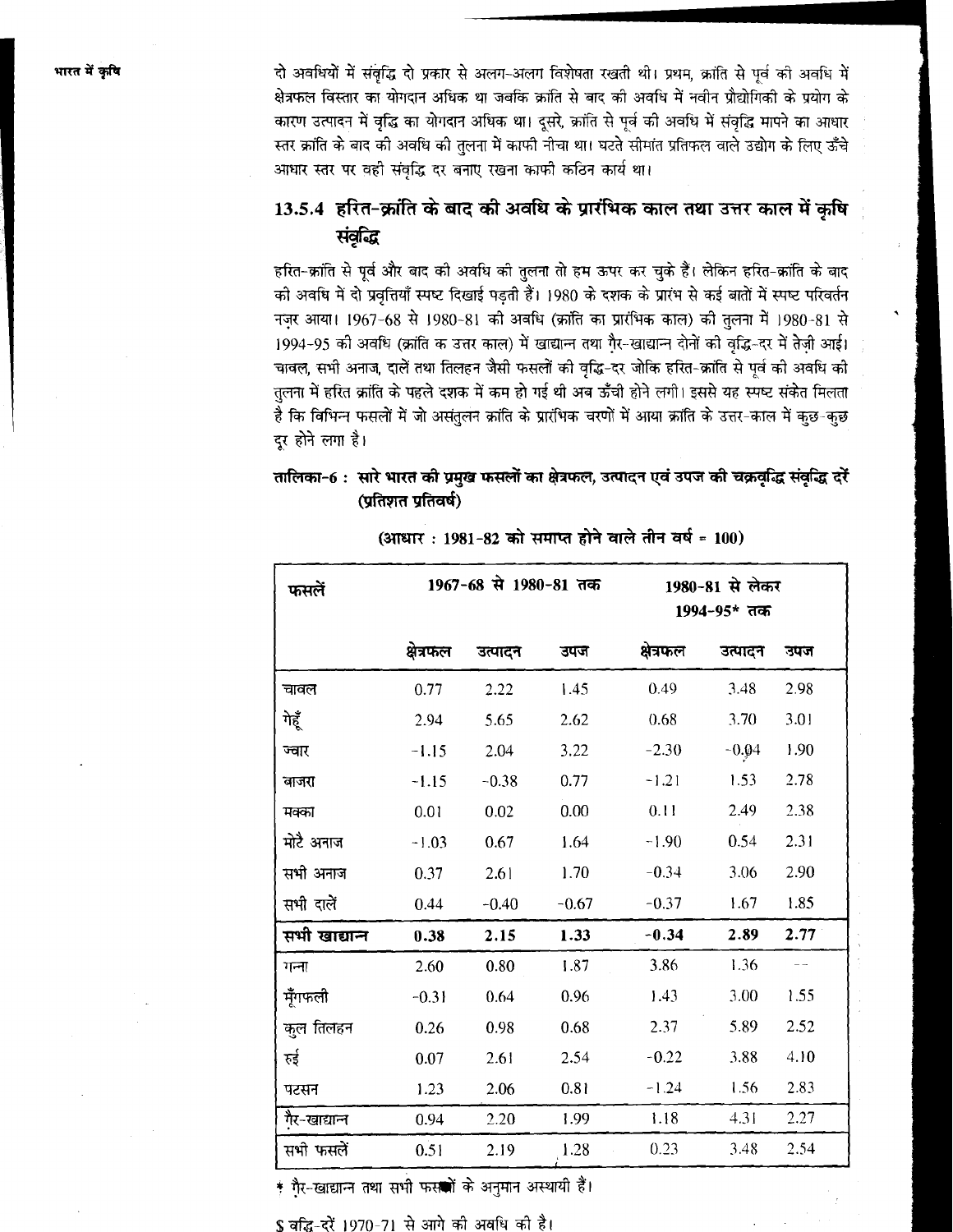- नौ तिलहनों में मूँगफली, एरंडी, तिल, तोरिया एवं सरसों, अलसी, तिल्ली, करड़ी, सूरजमुखी तथा सोयाबीन शामिल हैं।
- कुल तिलहनों में नौ तिलहन, बिनौले और नारियल शामिल हैं।

तुलनात्मक अध्ययन से पता चलता है कि उत्तर काल में खाद्यान्न उत्पादन में वृद्धि की दर बढी। क्रांति के इस काल में चावल उत्पादन में वृद्धि 3.48 प्रतिशत थी जोकि प्रारंभिक काल में 2.22 प्रतिशत थी। लेकिन गेहँ की उत्पादन वद्धि-दर स्पष्टत: गिरी। मोटे अनाजों में बाजरा, मक्का और ज्वार की दर बढ़ी। कुल मिलाकर 'सभी खाद्यान्नों' की वृद्धि-दर 2.61 से बढकर 3.60 प्रतिशत प्रतिवर्ष हो गई। 'सभी दाल' तथा 'सभी खाद्यान्न' की दर भी बढ़ी। साथ-साथ 'सभी गैर-खाद्यान्न' तथा सभी फसलों की उत्पादन वृद्धि दरें भी बढ़ीं।

तिलहन और दालें प्राय: वर्षा पर निर्भर क्षेत्रों में उगाई जाती है। चावल के अधीन भी लगभग 60 प्रतिशत क्षेत्र वर्षा पर निर्भर हैं। ये उत्साहजनक परिणाम नई प्रौद्योगिको के फैलाव से मिले हैं। चावल और तिलहनों के लिए लाग किए गए विशेष कार्यक्रमों का भी इसमें योगदान है। इसके अतिरिक्त, बागनी खेती तथा कम विकसित राज्यों की और अधिक ध्यान देने के भी परिणाम सामने आने लगे हैं। कुछ विशेष स्थानों पर ही प्रयोग में आने वाली प्रौद्योगिकी जैसे जल-विभाजन प्रबंध का बागनी खेती वाले क्षेत्रों पर अच्छा प्रभाव पड़ा है। इससे यह निष्कर्ष निकाला जा सकता है कि सिंचित तथा सुखे क्षेत्रों की वृद्धि दरों के बीच जो असमानताएँ हरित-क्रांति के प्रारंभिक काल में थीं, अब कम हो गई हैं।

यह खाद्यान्न में उत्पादिता यानि उपज स्तर में वृद्धि का ही परिणाम है कि क्षेत्रफल की वृद्धि-दर होने के बावज़ुद भी कुल उत्पादन की वृद्धि-दर वही रही जो हरित-क्रांति के प्रारंभिक काल में थी। तालिका-6ं में क्रांति के प्रारंभिक तथा उत्तर कालों की तलना से पता चलता है कि उत्पादन की ऊँची वद्धि-दर कर ही परिणाम थी। ज्वार और बागी को छोडकर सभी खाद्यान्नों की उपज दर में वृद्धि-क्रांति के प्रारंभिक काल की अपेक्षा उत्तर काल में काफी ऊँची रही। ज्वार और रागी की दर गिरी। दालों की उपज दर में वृद्धि भी अच्छी रही। क्रांति के प्रारंभिक काल में दाल वर्ग की उत्पादन और उपज दरों में गिरावट आ रही थी। दालों की उत्पादन दर में वृद्धि मुख्यत: उपज दरों में वृद्धि के कारण ही है।

क्रांति के उत्तर काल में गै़र-खाद्यान्नों, जैसे गन्ना, मूँगफली, कुल तिलहन, रुई तथा पटसन की उपज दरों में भी वृद्धि हुई। लेकिन खाद्यान्न में यह वृद्धि अधिक थी।

प्राय: किसी भी फसल की प्रौद्योगिकी में यदि कोई महत्त्वपूर्ण सुधार आता है तो साथ-साथ उसके अधीन क्षेत्रफल और उपज दर में भी वृद्धि होने लगती है। विश्लेषण से पता चलता है कि प्रौद्योगिकी के कारण केवल अधिक उपज वाली किस्मों के बीच प्रयोग में लाने वाली केवल चावल और गेहूँ के अधीन क्षेत्रफल में वृद्धि हुई। लेकिन यह वृद्धि क्रांति के प्रारंभिक काल की अवधि में वृद्धि की अपेक्षा कम थी।

संक्षेप में, क्रांति के प्रारंभिक काल तथा उत्तर-काल के तुलनात्मक अध्ययन से पता चलता है कि सतत कृषि वद्धि खाद्यान्नों एवं गैर-खाद्यान्नों दोनों के उपज स्तरों में वृद्धि के कारण संभव हो सकी।

#### उत्पादिता पर प्रभाव डालने वाले कारक 13.6

हरित-क्रांति की बाद की अवधि में खाद्यान्न उत्पादन में जो उपलब्धि मिली वह दो कारणों से था-उपलब्ध बुनियादी सुविधाओं का सही प्रयोग तथा प्रति हेक्टेयर उपज में वृद्धि। जैसाकि पहले बता चुके हैं, 62 प्रतिशत खाद्यान्न उत्पादन और 58 प्रतिशत कुल कृषि उत्पादन उपज में वृद्धि का परिणाम था। क्रांति के उत्तर काल में ये प्रतिशत क्रमश: 96 प्रतिशत तथा 73 प्रतिशत थे। इसका अर्थ है कि कुल कृषि उत्पादन एवं विशेष तौर पर खाद्यान्न की वृद्धि-दर मुख्यत: उपज दरों में वृद्धि पर निर्भर है न कि क्षेत्रफल पर। इससे उपज बढाने वाली प्रौद्योगिकी के महत्त्व का पता चलता है।

स्पष्टतः, उर्वरक और सिंचाई जैसी आगतें आज संवृद्धि का महत्त्वपूर्ण साधन बन गई हैं। यदि उन क्षेत्रों में जहाँ उर्वरक का प्रयोग कम रहा है और उर्वरक प्रयोग में लाए जाते तो उर्वरक की प्रति इकाई उत्पादिता में वद्धि होती। अभी भी उत्पादिता में वृद्धि लाने तथा इसके लाभ समान रूप से वितरित करने की बहत गंजाइश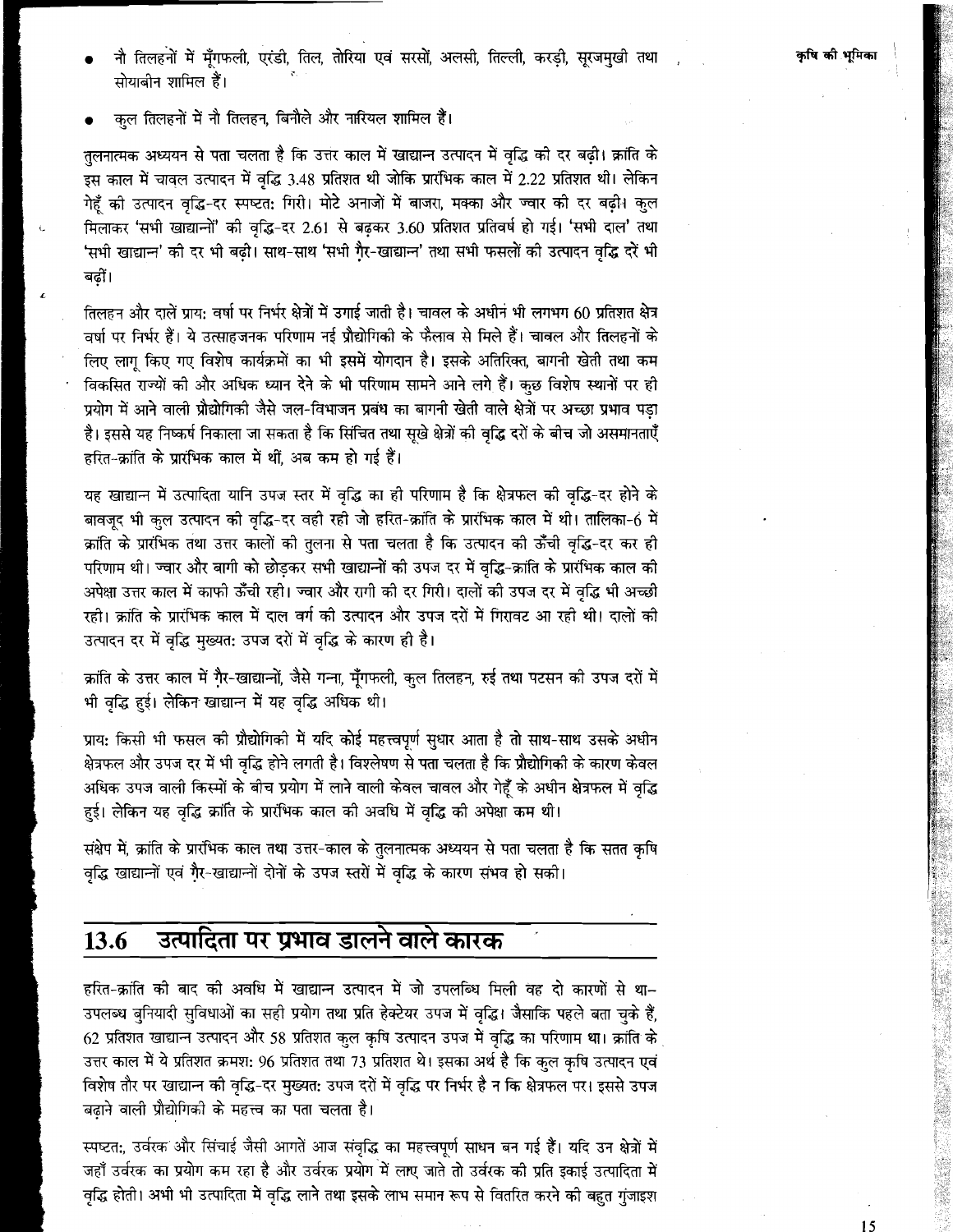है। स्पष्टत: उर्वरक का संवृद्धि में महत्त्व बढ़ता जा रहा है। कृषि उत्पादन और उत्पादिता का उत्साहजनक प्रदर्शन फसलों और पीछे रह गए क्षेत्रों में नई प्रौद्योगिकी के फैलाव का परिणाम है।

अधिक उपज देने वाली किस्मों का प्रयोग नियंत्रित सिंचाई को दशाओं में भी होने लगा है। अधिक उपज वाले .<br>बीजों की किस्मों तथा उर्वरकों के अधिक प्रयोग पर आधारित गहन खेती के लिए सनिश्चित जल-आपर्ति एक आवश्यक शर्त है। लेकिन अभी भी सकल फसल क्षेत्र का लगभग 64 प्रतिशत वर्षा पर निर्भर है जोकि वर्ष के केवल कुछ महीने ही आती है।

खाद्यान्न के अधिक उपज वाली किस्मों के अधीन क्षेत्र 1966-67 में 20 लाख हेक्टेयर से बढ़कर 1990-91 में 650 लाख हेक्टेयर तथा 1995-96 में 750 लाख हेक्टेयर हो गया। गेहँ के अधीन 92 प्रतिशत तथा चावल के अधीन 77 प्रतिशत क्षेत्र अधिक उपज वाली किस्मों के अधीन है। इसके साथ-साथ उर्वरक का उपभोग भी काफी बढ़ा है क्योंकि अधिक उपज वाली किस्मों की पूरी क्षमता प्राप्त करने के लिए उर्वरक की पूर्व-निश्चित मात्रा प्रयोग में लाना आवश्यक है। उर्वरक का उपभोग जोकि 1950-51 में केवल 0.7 लाख .<br>टन था, 1970-71 में 22 लाख टन हो गया और 1994-95 में 136 लाख टन हो गया। प्रति-हेक्टेयर भूमि .<br>में इसका प्रयोग 1950-51 में 13.13 किलोग्राम से बढकर 1994-95 में 75.68 किलोग्राम हो गया।

देश में सिंचित सकल फसल क्षेत्र (gross cropped area) केवल 225.6 लाख हेक्टेयर था जोकि देश के सकल फसल क्षेत्र का केवल 17 प्रतिशत था। निरंतर सरकारी प्रयत्नों एवं बड़ी और छोटी सिंचाई परियोजनाओं में भारी निवेश के कारण सकल सिंचित क्षेत्र 1992-93 में बढकर 66104 लाख हेक्टेयर हो गया जोकि देश के सकल फसल क्षेत्र का 36 प्रतिशत था। चार दशकों में सकल सिंचित क्षेत्र में केवल 5 प्रतिशत बिंदुओं की वृद्धि हुई। सिंचाई की यह छोटी-सी वृद्धि भी फसल गहनता बढ़ाकर सकल फसल क्षेत्र तथा कुल उत्पादन में वृद्धि लाई।

### बोध प्रश्न 2

1) स्वतंत्रता प्राप्ति के समय कृषि की स्थिति का वर्णन कीजिए। (50 शब्दों में)

| 2) | हरित-क्रांति से पूर्व और बाद की अवधियों के बीच तुलना कीजिए। (50 शब्दों में) |
|----|-----------------------------------------------------------------------------|
|    |                                                                             |
|    |                                                                             |
|    |                                                                             |
|    |                                                                             |
|    |                                                                             |
|    |                                                                             |
|    |                                                                             |
| 3) | फसलों की उपज के लिए जिम्मेदार कारक बताइए। (50 शब्दी में)                    |
|    |                                                                             |
|    |                                                                             |
|    |                                                                             |
|    |                                                                             |
|    |                                                                             |
|    |                                                                             |
|    |                                                                             |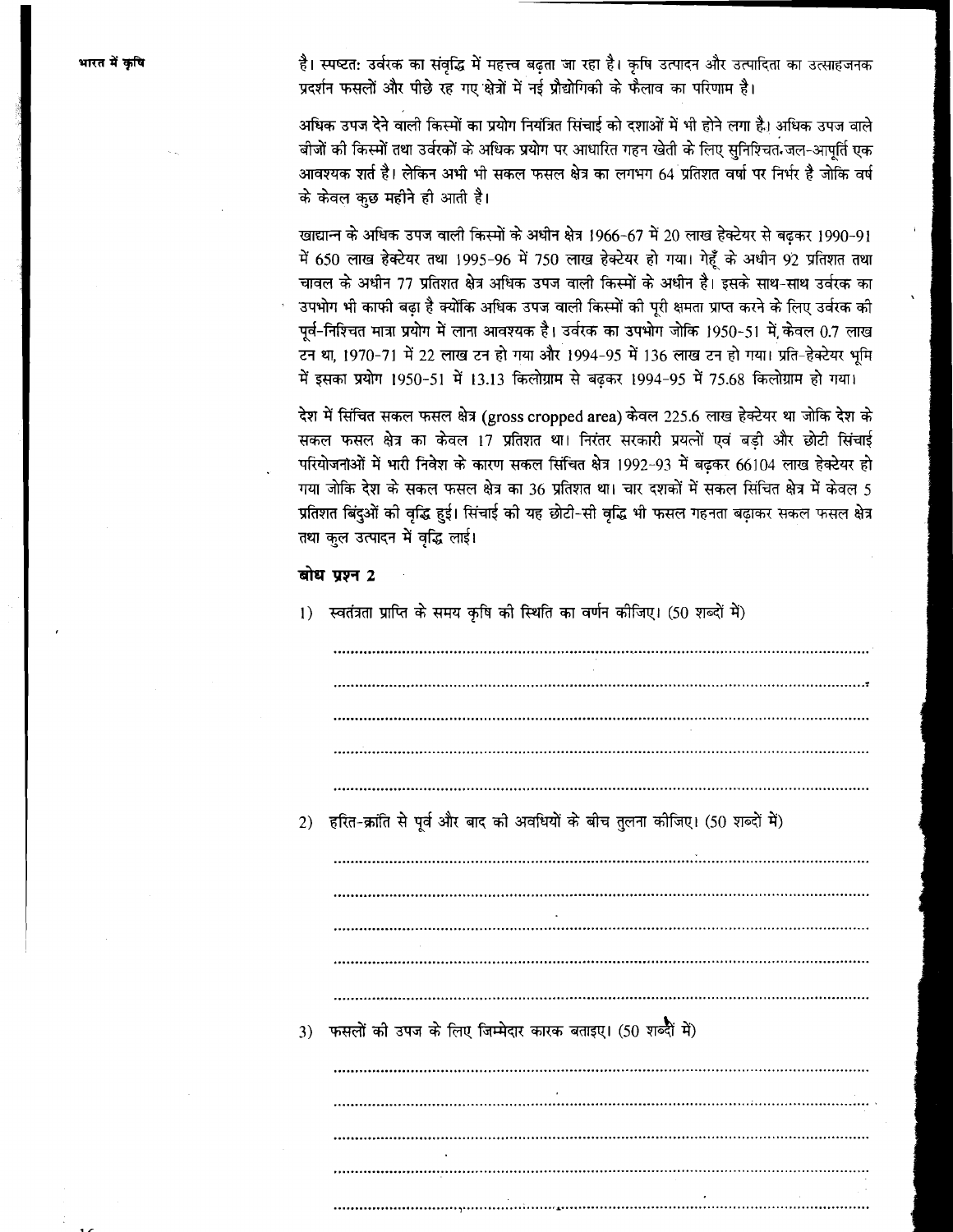ानम्नलिखित वक्तव्य सही हैं या गलत :

| D. | ब्रिटिश नीति खाद्यान्न उत्पादन के प्रति सहायक थी।                                               |  |
|----|-------------------------------------------------------------------------------------------------|--|
|    | ii) उपनिवेशकाल में खाद्यान्न की वृद्धि-दर गै़र-खाद्यान्न की अपेक्षा अधिक थी।                    |  |
|    | iii) स्वतंत्रता के बाद की अवधि में खाद्यान्न की वृद्धि-दर गै़र-खाद्यान्न की अपेक्षा<br>अधिक थी। |  |
|    | iv) हरित-क्रांति के दौरान खाद्यान्न वृद्धि मुख्यत: क्षेत्र विस्तार के कारण थी।                  |  |
|    | v) हरित-क्रांति के उत्तर-काल में कृषि संवृद्धि मुख्यत: उपज स्तर में वृद्धि के कारण थी। ()       |  |

#### 13.7 सारांश

एक अर्थव्यवस्था के विकास में कृषि की एक महत्त्वपूर्ण भूमिका होती है। यह राष्ट्र की आर्थिक संवृद्धि में चार प्रकार से योगदान देती है। प्रथम, गैर-कृषि क्षेत्र को भोजन और कच्चे माल की आपूर्ति करके, उत्पाद में योगदान देती है। दूसरे, घरेलू उद्योगों की माँग में वृद्धि लाकर बाज़ार में योगदान देती है। तीसरे, गैर-कृषि क्षेत्रों को पँजी और अपना अतिरिक्त श्रम उपलब्ध करवाकर उत्पादन-साधन में योगदान देती है। चौथे, विदेशी विनियम में योगदान देती है।

कृषि भारत का महत्त्वपूर्ण और सबसे बड़ा क्षेत्र है जिसने राष्ट्रीय आय में भारी योगदान दिया है। वह रोज़गार का मख्य साधन बना हुआ है। यह औद्योगिक क्षेत्र को भोजन सामग्री तथा कच्चा माल उपलब्ध करवाता है। इस प्रकार, कृषि ने देश के आर्थिक विकास में सकारात्मक भूमिका निभाई है। विदेशी विनिमय कमाने का यह प्रमुख साधन बना हुआ है। इसके विकास से हमें मँहगी विदेशी मुद्रा बचाने में सहायता मिली है।

स्वतंत्रता-प्राप्ति के समय भारतीय कृषि गतिहीन कही जाती थी, जिसमें प्रौद्योगिकी पिछडी, बुनियादी सुविधाओं को कमी तथा शोषणकारी संस्थाएँ थीं। स्वतंत्रता से पूर्व को अवधि में कृषि उत्पादन में वृद्धि नगण्य थी और उपज स्तर में कोई परिवर्तन नहीं था। ब्रिटिश सरकार की नीतियों के कारण गैर-खाद्यान्नों की तलनात्मक वृद्धि-दर अधिक थी।

लेकिन स्वतंत्रता-प्राप्ति के पश्चात् को अवधि में कृषि उत्पादन में प्रभावशाली वृद्धि हुई, साथ-साथ उपज दर में भी वृद्धि हुई। जनसंख्या में वृद्धि की तुलना में खाद्यान्न उत्पादन अधिक तेज़ी से बढ़ा जिससे खाद्यान्न की प्रति व्यक्ति उपलब्धता बढ़ी। खाद्यान्न उत्पादन में यह वृद्धि नवीन प्रौद्योगिकी अपनाने तथा सिंचाई और उर्वरक जैसी बेहतर आगतों के प्रयोग के कारण संभव हई।

| <b>13.8</b><br>शब्दावला |                |                                                                                                                                                                                                                                                                        |
|-------------------------|----------------|------------------------------------------------------------------------------------------------------------------------------------------------------------------------------------------------------------------------------------------------------------------------|
| औपनिवेशिक कृषि          | ÷              | ब्रिटिश शासन के दौरान कृषि प्रवाहहीन थी, उसमें कोई प्रगति नहीं हुई।<br>शोषण करने वाली संस्थाओं ने पुरानी व आदिम तकनीकी प्रौद्योगिकी<br>अपनाई।                                                                                                                          |
| हरित क्रांति            | $\ddot{\cdot}$ | कृषि में नई तकनीक छठे दशक के मध्य से अपनाई गई। उच्च उपज वाले<br>बीजों से कृषि उत्पाद में वृद्धि हुई। इस प्रौद्योगिकी की एक मुख्य विशेषता<br>थी~'एक पैकेज दृष्टिकोण' जिसमें उर्वरक, नियंत्रित जलपूर्ती, गै़र फार्म<br>सेवाएँ, यान्त्रिक उपस्कर तथा नाशीकोटमार शामिल थे। |
| कृषि में नई नीति        |                | कृषि में प्रौद्योगिकी परिवर्तन; जो छठे दशक के मध्य में हुआ।                                                                                                                                                                                                            |
| ग्रौद्योगिकी परिवर्तन   | ÷              | यह हरित क्रांति के नाम से भी जाना जाता है। इसमें जीव-रासायनिक<br>तकनीक का प्रयोग हुआ। इसे परिवर्तन द्वारा कृषि की उपज दर में वृद्धि हुई।                                                                                                                               |

कपि की भमिका

 $17$